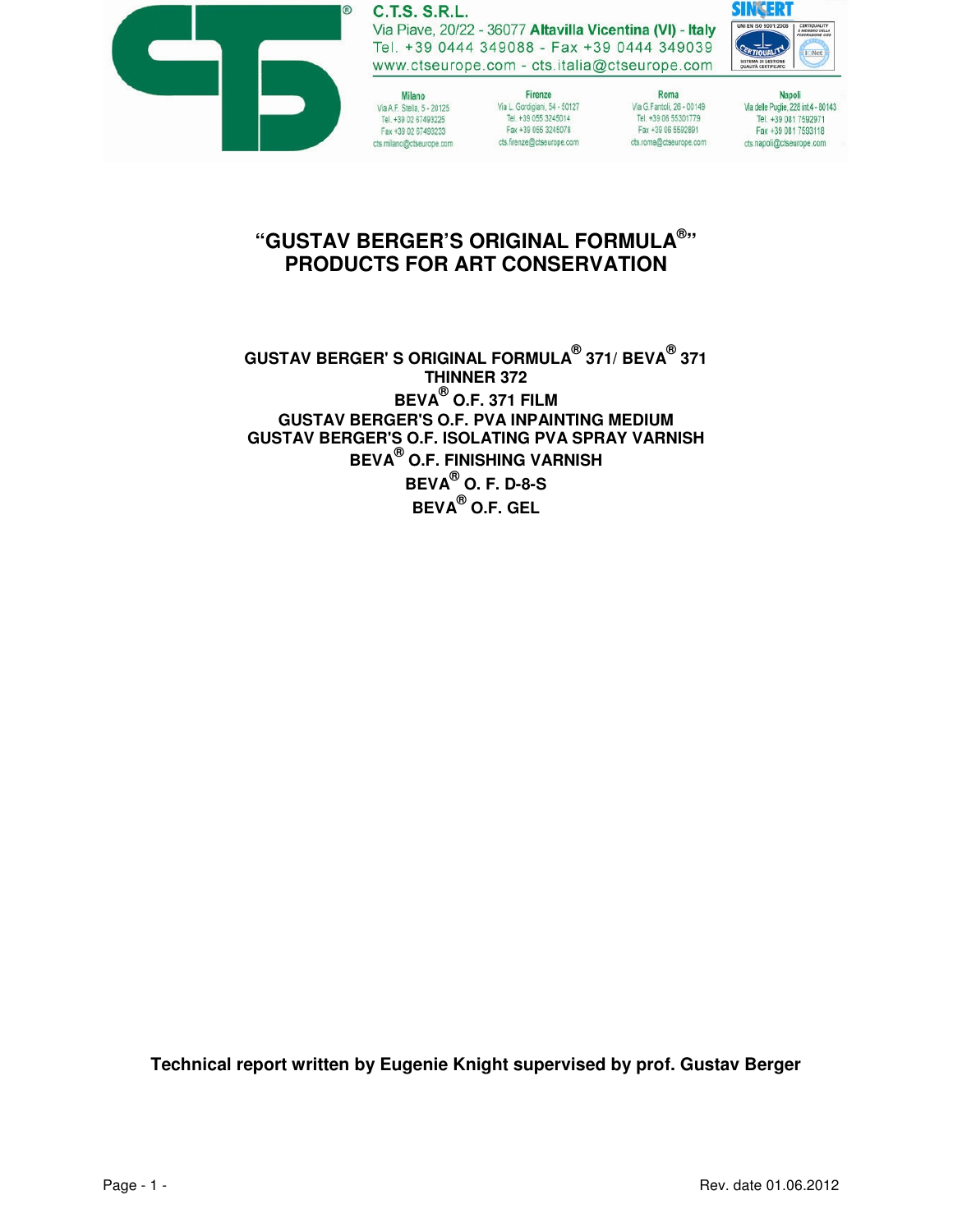

# **Introduction**

Since the publication of the first edition of this Brochure in 1990, the following important events took place:

- 1. "La Foderatura, metodologia e tecnica", by Gustav A. Berger, was published by Nardini Editore in Florence, in 1992. Although small in size, this book was bursting with practical information for the practicing restorer/conservator.
- 2. Since 1990, **C.T.S. S.r.l. is the only producer in Europe authorized by Gustav Berger to use both marks Gustav Berger's Original Formula 371 and BEVA 371 for the products he developed**. BEVA stands for Berger Ethylene Vinyl Acetate (its components). In the following pages, when either of the two registered trademarks is used, the name is applicable to the other as well.
- 3. "Conservation of Paintings, Research and Innovations", by G.A. Berger with W.H. Russell, was published by Archetype Publications Ltd., 6 Fitzroy Square, London, WIT 5HJ, England, 2000. This extensive, and richly illustrated, 360-page book chronicles some of Berger's work in his 50-year career as a conservator of paintings and researcher in conservation. In it, Berger addresses various problems a practicing restorer might encounter and provides solutions based on the latest developments in painting technology and materials science. He also describes his investigations carried out jointly with Professor Russell into the deterioration (cracking, cupping and blistering) of canvas paintings and other art objects. The book was reviewed by Eugenie Knight in "Il Giornale dell'Arte", September 204 and Kermes, Nardini Editore, October - December 2004).

# **GUSTAV BERGER'S ORIGINAL FORMULA 371® / BEVA® 371**

## **COMPOSITION**

Elvax 150 resin (copolymer based on ethylene vinyl acetate) Laropal K-80 (resin based on cycloexhanone) A-C 400 (copolymer based on ethylene vinyl acetate) Cellolyn 21 (phtalate ester of hydroabietyl acid) Paraffin (paraffinic hydrocarbons) In total the solid products are the 40% of the composition.

Diluted in toluene and suitable solvents in order to substitute the 'naphta' used in the U.S.A., not available in Italy, - the total solvent percentage is 60%.

## INSTRUCTIONS FOR USE

These instructions are based on relevant publications regarding the many uses of G. BERGER'S ORIGINAL FORMULA<sup>®</sup>371 as well as a recent visit to Gustav Berger's conservation studio to observe his latest methods. We intend to share with you periodically additional information on the use of this versatile adhesive. All work with G. BERGER'S ORIGINAL FORMULA<sup>®</sup> 371 adhesives should be performed in a well ventilated room.

## 1. Preparation of the adhesive

Page - 2 - Rev. date 01.06.2012 From a fresh can of G. BERGER'S ORIGINAL FORMULA $^{\circledR}$  371 remove a certain quantity of the product and add about the same volume of Thinner 372 or VM&P naphtha or xylene (if you want to retard drying), or a mixture of both, making it a 37% solution (ratio 1:1). Cover the can but do not close it, then warm in a double boiler (far from flames) until solution is clear and liquid. Stir occasionally. In this form, G. BERGER'S ORIGINAL FORMULA $^{\circledR}$  371 is the standard adhesive for lining and can be applied to both the old canvas and the new support. The most suitable manner of application is with a medium nap paint roller. The roller may be immersed directly into the can, or the pan often sold with the paint roller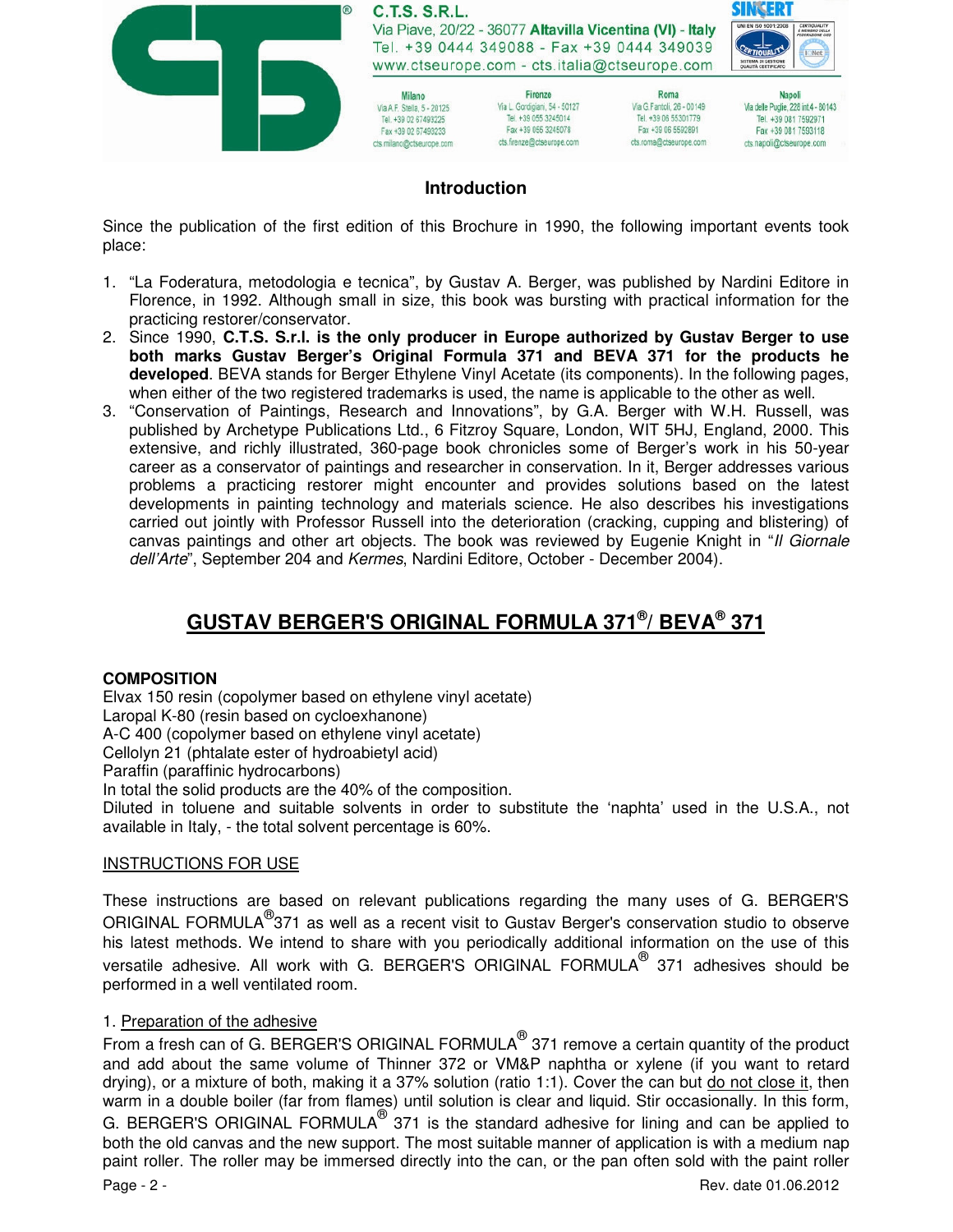

may be used. When through, the excess of G. BERGER'S ORIGINAL FORMULA $^\circledR$  371 in the roller may be squeezed back into the can, the roller removed from its holder and immersed in a well-covered jar of thinner until needed again. If frequently used, the roller might be kept moist and pliable by wrapping it in thin polyester film. There is virtually no waste, even the contents of the storage jar can later be used for facings.

### 2. Preparation of the painting

The painting is prepared for lining, as might be required in each case, performing one or alI of the folIowing operations, usually in the order listed below:

- "Face" painting, if necessary.
- Remove painting from stretcher and flatten tacking edges.
- Reattach loose paint (if necessary, consolidate entire painting) using G. BERGER'S ORIGINAL FORMULA $^{\circledR}$  371 or your favourite method.
- Join the tears, fill losses. If losses were badly filled before, the old varnish must be removed and the fillings corrected.
- Revarnish painting for protection.
- Place painting, face-down, on a board covered with silicone-coated paper. Tape tacking edges to the board so painting would not move. Level the back of the painting carefully with a scalpel shaving off alI protruding knots, burls and ridges of canvas weave. Do not sand it.
- Correct deformations in the plane of the painting by vapour-treatment.
- Depending on the desired degree of penetration, either coat the back of the painting with G. BERGER'S ORIGINAL FORMULA<sup>®</sup> 371, or spray with an 8-10% solution G. BERGER'S ORIGINAL FORMULA $^{\circledR}$  371 in naphtha and/or toluene (1:3 or 1:4). Allow to dry overnight.

It is best to perform all operations with G. BERGER'S ORIGINAL FORMULA $^\circledR$  371 at the end of the day so as not to remain exposed to the solvent fumes for too long.

### 3. Preparation of the lining fabrics

Some of the steps in the preparation of the painting require time to dry. These pauses may be used to prime the lining fabrics with a spray-coating of G. BERGER'S ORIGINAL FORMULA<sup>®</sup> 371 or BEVA O.F. D-8-S.

Berger uses the following lining laminate:

- a sandwich layer of fine, flexible synthetic fabric (e.g.: Dacron-Polyester) (the finer and more regular the weave, the better);
- an interleaf of polyester film (optional);
- a backing fabric.

While the sandwich layer and the backing fabric may be prepared in large sheets well ahead of time, stored indefinitely and cut to size when needed, the polyester film interleaf should be made as the very last step before the actual lining.

### 4. Preparation of the sandwich layer and the backing fabric

The fine polyester fabric is lightly tacked to a large strainer and sprayed with a thinned solution of G. BERGER'S ORIGINAL FORMULA<sup>®</sup> 371 or BEVA O.F. 0-8-S from both sides, then left to dry.

The backing fabric is prepared in a similar fashion, except that spraying with G. BERGER'S ORIGINAL FORMULA $^{\circledR}$  371 is done on one side only, the side which will be attached to the laminate.

### 5. Preparation of the interleaf

A piece of heavy polyester film (5 - 7,5 mil thick) is cut about 5 - 7 cm larger than the painting to serve as interleaf. It provides the lining with sufficient stiffness to resist deformation and it forms a good moisture barrier.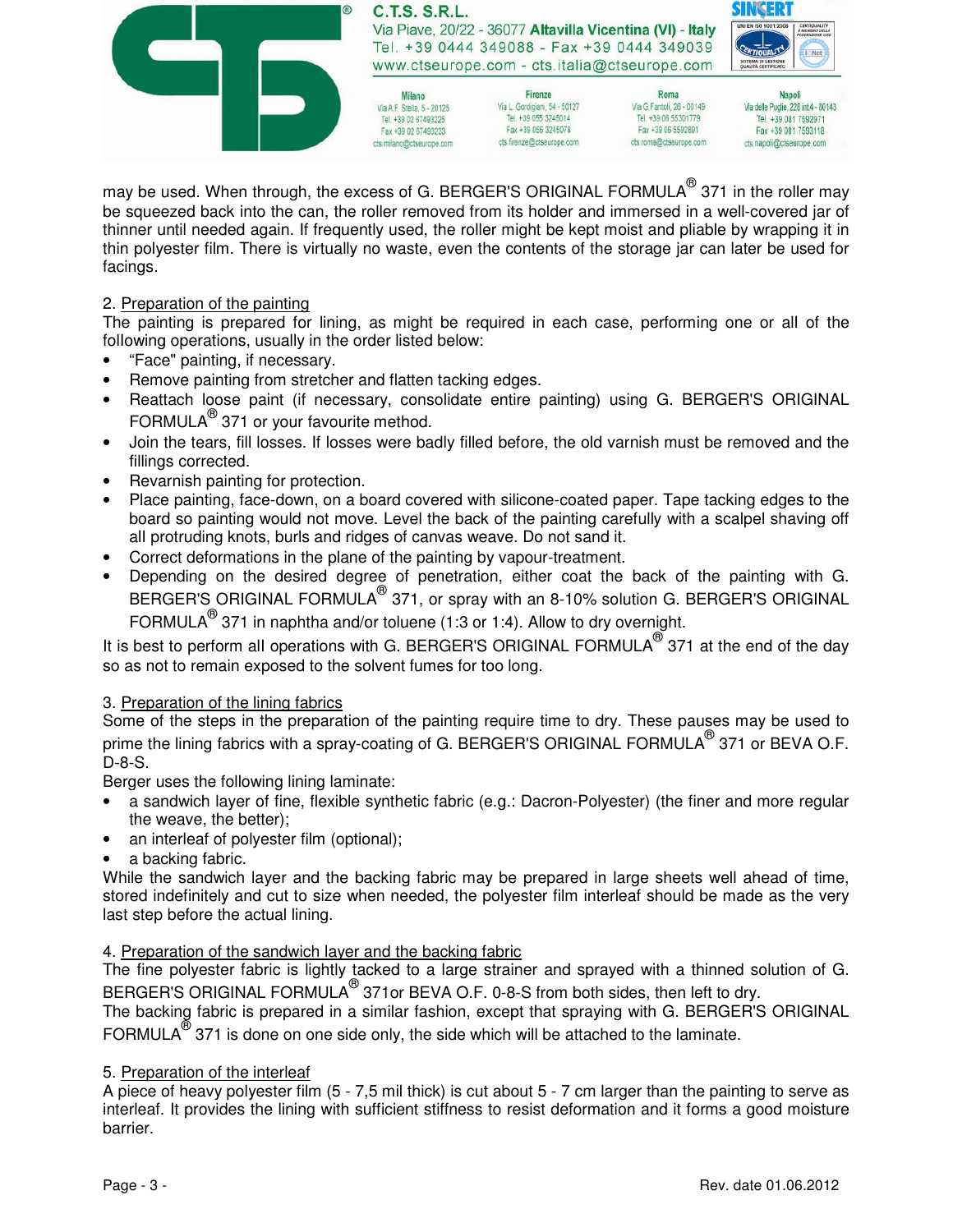

The cut piece is lightly tacked to a board, covered with silicone-coated paper. The interleaf is coated with a continuous coat of G. BERGER'S ORIGINAL FORMULA $^{\circledR}$  371. Since the polyester film does not absorb any G. BERGER'S ORIGINAL FORMULA $^\circledR$  371, this coat dries in about 15 minutes. The polyester film is then inverted and its reverse coated with G. BERGER'S ORIGINAL FORMULA $^\circledR$ 371.

The dry polyester film is placed on a carefully cleaned cardboard.

The painting is placed on top of it, 'face-up'. The outline of the painting is marked on the polyester film with a fine felt-tip pen.

The painting is removed and an additional line is marked within the outline, about 3 mm inside the borders.

The interleaf is cut along the inside line to be slightly smaller than the painting. Because paintings are often irregular, it is better to cut the polyester film with scissors. This should be done immediately preceding lining, in order to prevent contamination of the polyester film.

### 6. Assembling the laminate

The vacuum hot-table is carefully cleaned. It must be remembered that the vacuum table accentuates every unevenness, be it on the table or within the laminate. Therefore, each layer of the laminate should be carefully inspected for any impurities before being put for lining.

The following steps are to be taken:

- Cover the table with a sheet of polyester film, about  $1 1.5$  mil thick. This instead of silicone-coated paper which seldom lies flat on the hot-table (experienced practitioners can easily dispense with this step, since there is practically no danger for G. BERGER'S ORIGINAL FORMULA $^{\circledR}$  371 penetrating the backing fabric, if properly prepared).
- Place backing fabric on the polyester film or hot-table, with the side which was sprayed G. BERGER'S ORIGINAL FORMULA<sup>®</sup> 371 facing up.
- Put dry, pre-cut interleaf on top of the backing fabric and align carefully with the threads of the backing fabric.
- With a tacking iron press down lightly two adjacent corners of the interleaf to the backing fabric to make sure it will stay in the aligned position.
- Put sandwich layer on top of the interleaf. With a pencil or chalk mark the continuation of the outlines of the interleaf on the sandwich layer. Starting from the centre, smoothen it lightly with both hands.
- While the painting is still on a board, cut the four corners of the tacking margins, so that the painting can be aligned within the outlines marked on the sandwich layer (if trimming of the tacking margins is unacceptable, register-marks can easily be drawn to show the exact position of the comers).
- Place painting on the sandwich layer 'face-up' and align it with the help of the register marks. Press down lightly to attach the layers in perfect alignment.
- Put "breathers" around the edges of the painting.
- Cover laminate with the membrane and evacuate the air.
- Do not start heating the table immediately. This permits you to check the laminate once more, this time under pressure. It also assures better evacuation of the air which might otherwise be hampered once the different layers fuse together.
- Heat table until surface temperature of the painting reaches 150°F (65°C) in all parts of the painting. At least five paper thermometers should be used for each thermal blanket heating the table, one in each corner and one in the centre. Do not rely on electronic thermostats and/or contact thermometers alone.
- Allow to cool slowly, under pressure, to at least 85-90 $\mathcal{F}$  (35-40 $\mathcal{C}$ ). The latest stress measurements carried out by Russell and Berger have shown rapid cooling to be stressful to paintings.

Please, note that the assembly of fabrics in the above described laminate has been worked out to alternate a porous layer with a non-porous one in order to assure a good evacuation of air and a proper distribution of pressure within the laminate. This permits lowering the vacuum pressure to a minimum,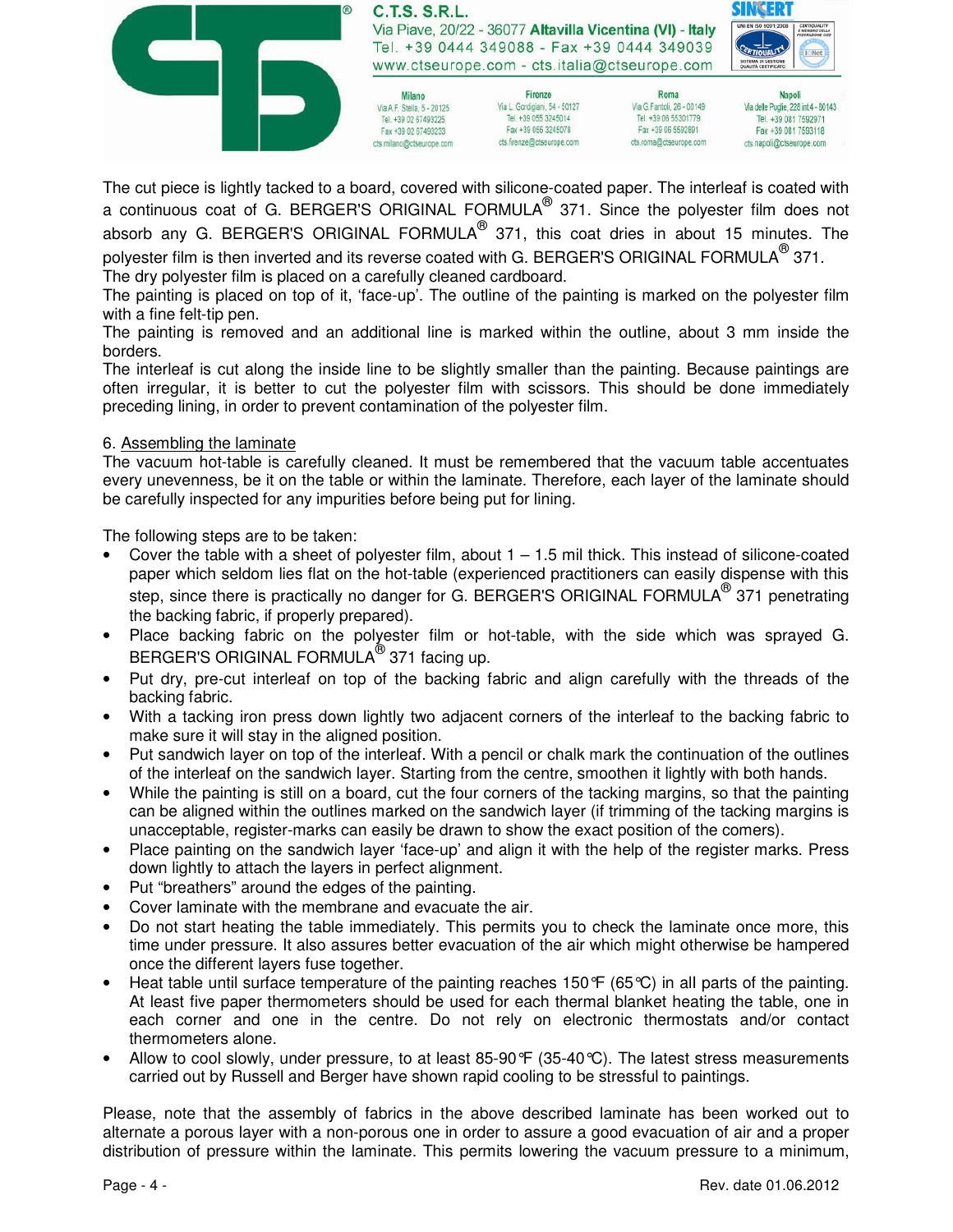

although a stronger vacuum often assures a better looking lining. Also note that with the above arrangement the use of a membrane is not absolutely required. Consequently, the vacuum can be arranged to join the layers of the laminate without applying pressure to the face of the painting. In addition, alternating porous and non-porous layers facilitates the reversibility of the laminate.

#### **MISCELLANEOUS USES**

 ${\tt FACINGS}$ : Thin G. BERGER'S ORIGINAL FORMULA $^\circledR$  371 with the THINNER  $\,$  372 (1:3 or 1:4) or VM&P naphtha. Because G. BERGER'S ORIGINAL FORMULA $^\circledR$  371 will stick to a wet surface, wetstrength tissue may be placed in the usual manner for a facing and wetted and tamped into the most rough surface with a soft brush. The G. BERGER'S ORIGINAL FORMULA $^{\circledR}$  371 facing mixture can then be rolled or brushed immediately over the wet facing. Do not go over areas of drying G. BERGER'S ORIGINAL FORMULA<sup>®</sup> 371 a second time, the facing may lift. Proceed as required on hot table between sheets of silicone paper, when dry.

BLISTERS: Prepare a mixture of G. BERGER'S ORIGINAL FORMULA<sup>®</sup> 371 (1:3 or 1:4) with the THINNER 372 or VM&P naphtha. This may be flowed into the cracks and crevices of the paint, or injected under the paint layer, warm. Let dry 24 hours, cover with a small piece of silicone paper and flatten with a tacking iron. Blisters may be faced, if required.

REMOVAL OF FACINGS: Spray or flow the THINNER 372 or VM&P naphtha over sections about 10 cm at a time, cover with a piece of polyester film and warm slightly far two or three minutes. Facing will then peel directly off. Alternate method, cover faced painting with a piece of newspaper (10 cm) and wet well with the THINNER 372 or VM&P naphtha. Proceed as above. Facing should peel off attached to the newspaper. Clean face of the painting with the THINNER 372 or VM&P naphtha, removing all traces of G. BERGER'S ORIGINAL FORMULA $^\text{\textregistered}$ 371.

VAPOUR TREATMENT: To flatten heavily cupped or deformed paint films vapour treatment is best performed before G. BERGER'S ORIGINAL FORMULA $^{\circledR}$  371 is applied. This treatment is not without hazard, and requires extensive study and experience.

FIXING MINOR FLAKES: Lightly transfer G. BERGER'S ORIGINAL FORMULA<sup>®</sup> 371- the THINNER 372 or benzene mixture (1:3), preferably warm, from point of brush to edges of flaked paint. It will immediately draw around and under flakes. Cover with facing paper and press down to remove excess G. BERGER'S ORIGINAL FORMULA $^{\circledR}$  371 which might form a ridge under the paint. This precaution is important in interlayer delamination or on non-absorbing grounds. Allow to dry 24 hours. Cover with a piece of silicone paper and flatten with tacking iron.

### **IMPORTANT NOTE**

It is imperative to employ silicone paper above and below all work whether linings or small tacking jobs. G. BERGER'S ORIGINAL FORMULA<sup>®</sup> 371 will stick to Teflon coated irons, polyester film and everything else. **NEVER** use G. BERGER'S ORIGINAL FORMULA® 371 **directly** when mounting a painting on any hard, inflexible support. **ALWAYS put a piece of fine fabric** between painting and solid support first.

REMOVAL OF A LINING MADE WITH G. BERGER'S ORIGINAL FORMULA<sup>®</sup> 371:To remove a lining made with G. BERGER'S ORIGINAL FORMULA $^\circledast$  371, place the painting on the hot-table, apply - by brush or spray - VM&P naphtha to the back of the lining and cover with a sheet of polyester film. The hot-table should be preheated to about 120°F (50-55°C). Wait about five minutes and test to see if the lining can be peeled. If not, repeat the above process.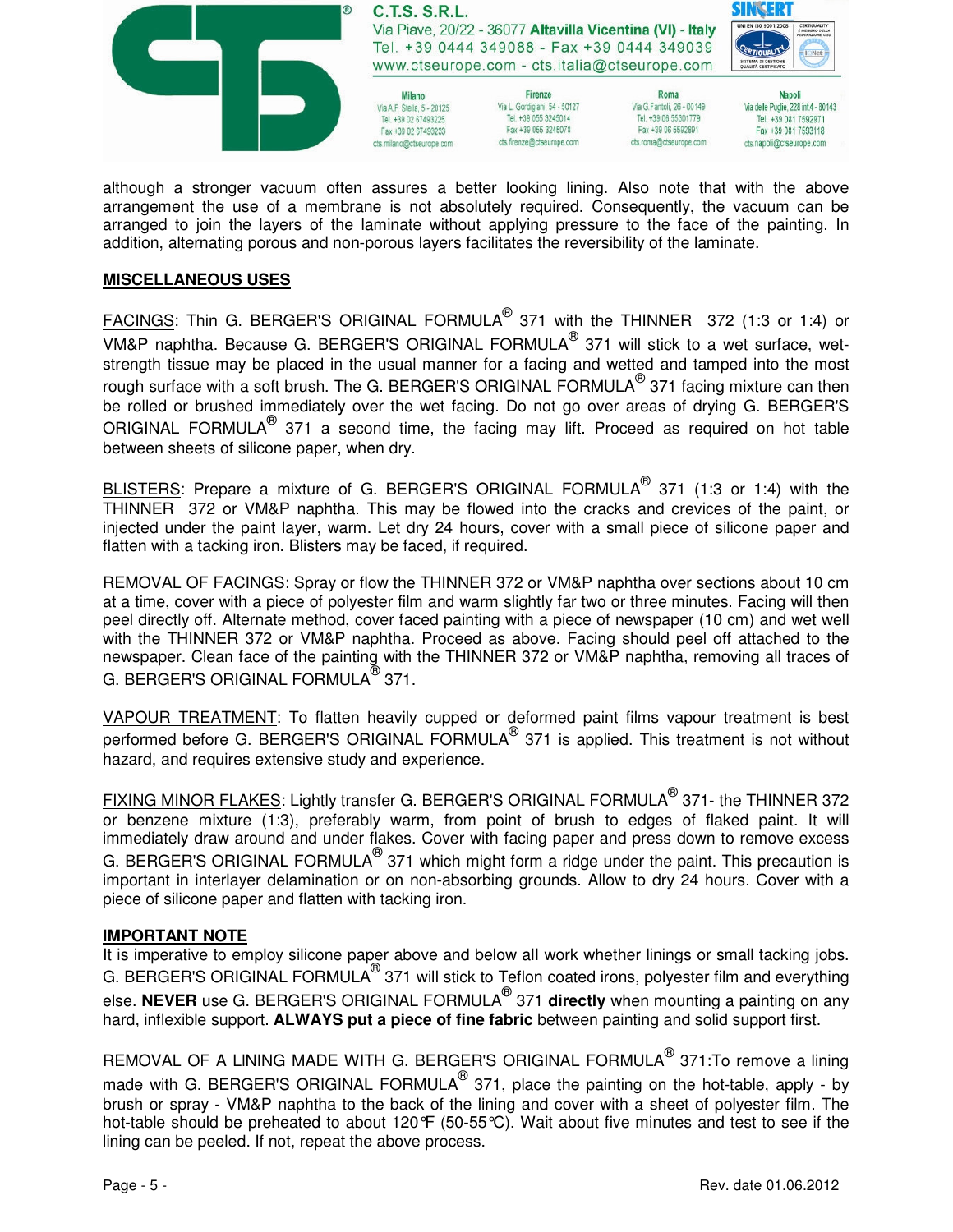

When G. BERGER'S ORIGINAL FORMULA $^\circledR$  371 has been softened to the proper degree, the lining will be easy to remove without stress to the old canvas. If the painting is large, this may be done in sections.

**GUSTAV BERGER'S ORIGINAL FORMULA® 371** is available in 1 litre and 5 litre cans.

# **REFERENCES**

G.A. Berger and W.H.Russell "Conservation of paintings: Research and Innovations":

Chapter II - Consolidation of flaking paint films: Modifications of the vacuum envelope for consolidation, pp. 23-44

Chapter III – Tears in canvas paintings and their proper closing, pp. 45-62

Chapter IV – The use of water in the conservation of canvas paintings: Benefits and hazards, vapor treatment, 'shrinkers' and other problems, pp. 63-80

Chapter VI – Lining and mounting with BEVA, pp. 85-108

# **THINNER 372**

A thinner expressly formulated for G. Berger's line of products.

**THINNER 372** is available in 5 litre and 25 litre cans.

# **BEVA® O.F. 371 FILM / BEVA® 371 FILM**

### **COMPOSITION**

As an improvement, our film is attached to a silicone-coated polyester film which makes both the film and the release sheet fully transparent.

BEVA $^{\circledR}$  O.F. 371 FILM is made of pure G. BERGER'S ORIGINAL FORMULA $^{\circledR}$  371 adhesive (solution) developed by G. A. Berger in 1970.

BEVA $^{\circledR}$  O.F. 371 FILM comes sandwich ed between a white silicone-coated paper and a silicone-coated Polyester film release sheet. The BEVA $^{\circledR}$  O.F. 371 FILM and its polyester film release sheet are completely transparent and dimensionally stable.

## **GENERAL FEATURES:**

- BEVA $^{\circledR}$  O.F. 371 FILM is solvent-free and does not produce any harmful solvent vapours during application.
- The transparent support allows the film to be cut precisely any shape and to place it exactly where desired. This is particularly useful in the consolidation of collages and sensitive materials.
- Since the BEVA $^{\circledR}$  O.F. 371 FILM does not adhere to anything before it is activated with either heat or solvents, it can be inserted into loose areas and delaminating paint can be properly aligned while the adhesive is inactive. The adhesive is then activated with a hot air blower. This procedure eliminates any staining and is least harmful to the texture of the paint.
- BEVA $^{\circ}$  O.F. 371 FILM forms a cushion which prevents weave interference. A double layer of the film may be used where the weave is pronounced.
- BEVA $^{\circledR}$  O.F. 371 FILM is ideally suited for transparent linings.
- BEVA $^{\circledR}$  O.F. 371 FILM is equally useful for textile and paper conservators. Since it is not a liquid, it can be applied to small, clearly defined areas without fear of spreading.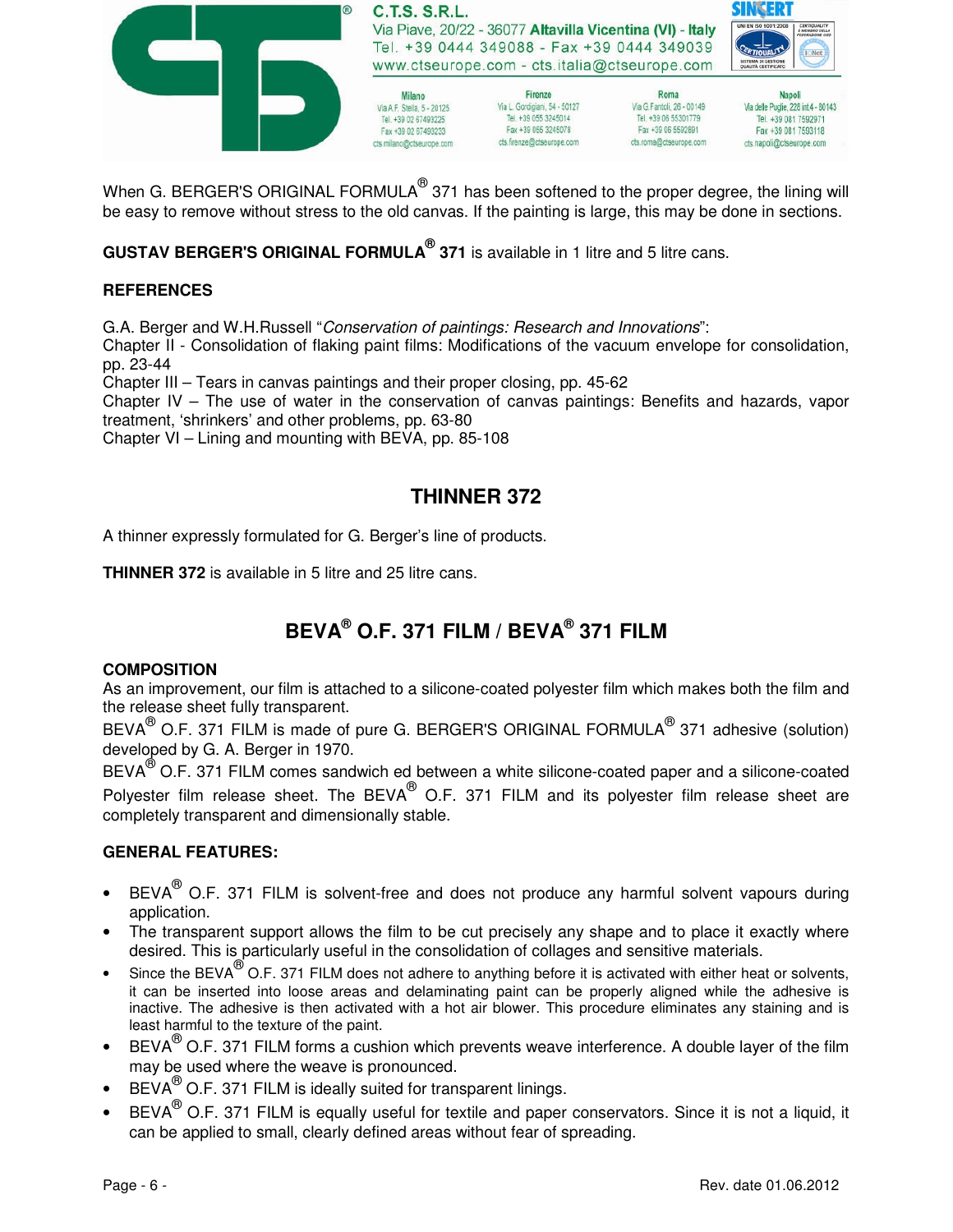

• BEVA $^{\circ}$  O.F. 371 FILM can be removed from absorbent surfaces by using hexane or acetone, provided these solvents do not damage the art work involved. These solvents do not dissolve the film but merely swell it and, therefore, do not contaminate or stain absorbent materials.

## **INSTRUCTIONS FOR USE**

- 1. Preparation of the Support
- Align the painting on the support and mark its outline on it.
- $\bullet$  Cut a piece of the BEVA $^{\circledR}$  O.F. 371 FILM to cover the outlined area.
- Remove the white cover sheet. The BEVA $^{\circledR}$  O.F. 371 FILM remains on the inside of the polyester film release sheet (the Film side feels soft to the touch and looks slightly matte).
- Place the BEVA $^{\circledR}$  O.F. 371 FILM on the outlined area of the support with the shiny polyester film to the outside.
- To transfer the BEVA<sup>®</sup> O.F. 371 FILM onto the support, heat your hot-table to 150°F (65°C) then use either vacuum, hand pressure, or roller.
- NO NEED FOR THE ADHESIVE TO DRY, YOU MAY PROCEED WITH LINING WITHOUT DELAY.

### 2. Preparation of the Painting

- Consolidate all loose paint.
- Close tears and holes.
- "Face" painting, if necessary.
- Remove the painting from its stretcher.
- Clean the back of the painting. Shave off any protruding knobs and extraneous materials. If the painting was lined before, remove old lining, adhesive, etc., in order to get the back of the original canvas as even as possible.
- Any necessary pre-treatment should be performed prior to lining.

### 3. Lining the Painting

- PIace the prepared support on the hot-table, film-side up, and remove the silicone coated polyester film release sheet.
- Place the painting on the area covered by the BEVA $^{\circledR}$  O.F. 371 FILM.
- Activate the BEVA $^{\circledR}$  O.F. 371 FILM by raising the temperature to 150°F (65°C) to achieve an instant nap-bond.
- Cool under light pressure applied by hand, brush, roller, or vacuum.

### 4. Helpful suggestions

- If lining at temperatures lower than 150°F (65°C) is desired, the BEVA $^{\circledR}$  O.F. 371 FILM should be sprayed lightly with naphtha or white spirit, after having been attached to the selected support. The sprayed BEVA $^{(0)}$  O.F. 371 FILM will become tacky like a contact cement and may be used as such at about 100-110°F (40-50°C). The painting can be mounted using hand or vacuum pressure. At this temperature, there is usually no danger to even the most delicate textures and paint films because at elevated temperature the canvas and paint film are sufficiently relaxed to allow for distortions to be eliminated with minimal pressure. A hot-air blower can be very useful for local treatments with the BEVA $^{\circledR}$  O.F. 371 FILM. A firm bond will result after cooling and evaporation of the sprayed-on solvent.
- BEVA $^{\circledR}$  O.F. 371 FILM has excellent adhesion to wax, although its strength will be greatly diminished.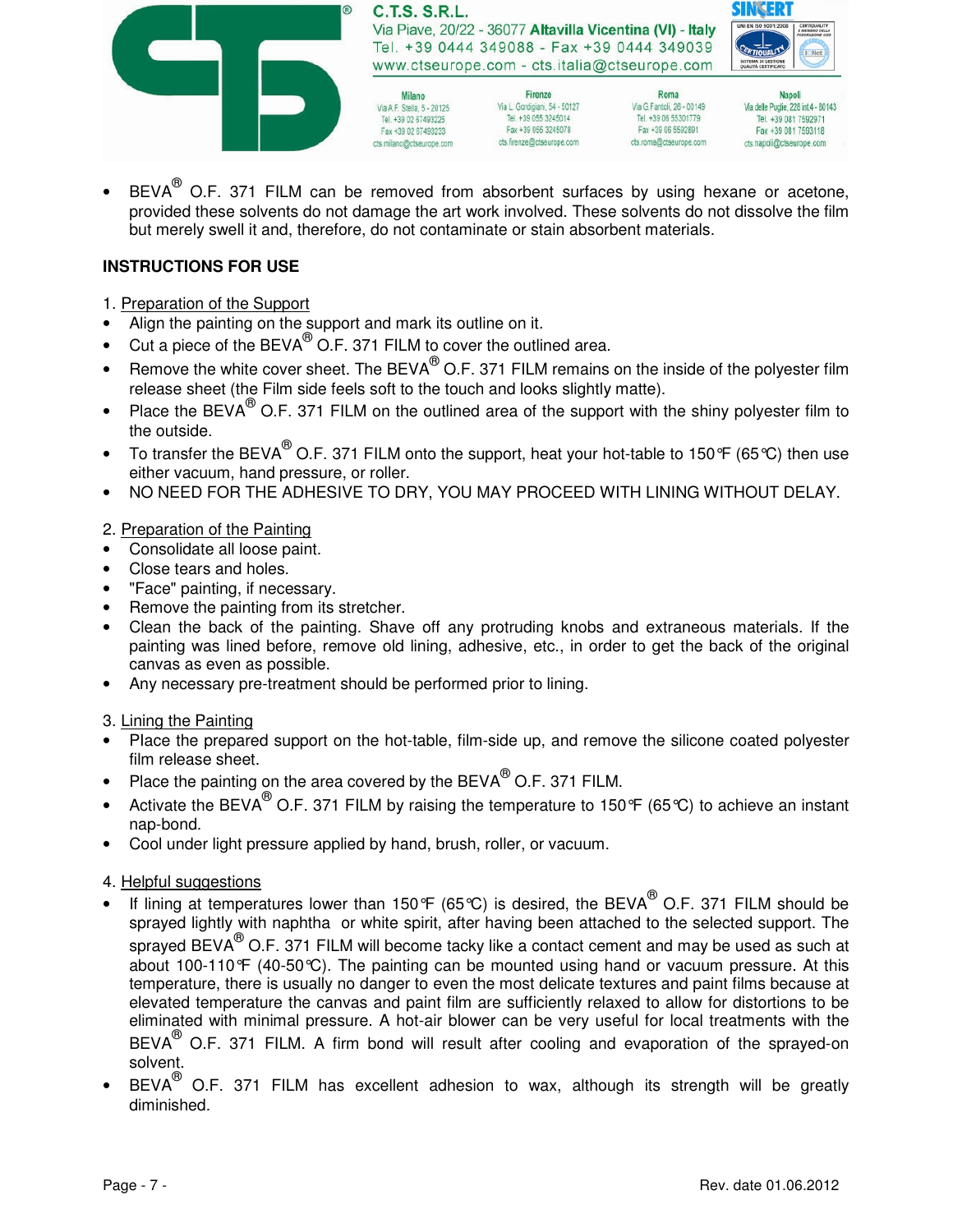

BEVA $^\circledR$  O.F. 371 FILM if available in rolls, 69 cm. wide and 5 m, 25 m, 50 m long.

Two or more pieces of BEVA® O.F. 371 FILM may be joined by taping them together from the back of the polyester film release sheet.

### **REFERENCES**

G.A. Berger and W.H.Russell "Conservation of paintings: Research and Innovations": Chapter III - Tears in canvas paintings and their proper closing, pp. 45-62 Chapter IX - Unconventional treatments for contemporary paintings : vacuum lining without a membrane, pp.149-174

# **GUSTAV BERGER'S O.F. PVA INPAINTING MEDIUM**

### **COMPOSITION**

Polyvinylacetate in alcohols and ketons.

#### **PRIOR RESEARCH**

The use of PVA (AYAB) as a new inpainting medium and varnish for the restoration and conservation of Old Masters was introduced to the profession by Mario Modestini in 1953. It was a revolutionary method, extensively tested, which was since accepted by many leading museums and private conservators worldwide.

When the production of AYAB was discontinued, many professional began searching for an acceptable substitute. It seems that several researchers, working independently of each other, found Mowilith 20 to be such and acceptable substitute. However, the solvents and their proportions used in the various formulations and, particularly, the "know-how" differ greatly.

Having worked with the AYAB inpainting medium since its introduction to the profession, G. Berger developed a formula for Mowilith 20 which most closely resembles AYAB.

### **INSTRUCTIONS FOR USE**

G. BERGER'S O.F. PVA INPAINTING MEDIUM is sold in concentrate form containing 35% solids. For inpainting (retouching) it should be diluted in ethyl alcohol (1:4) to make a 7% solution of PVA (five times the quantity sold).

Because of the low surface tension of the PVA medium (and its high polarity) PVA wets dry pigments readily. Dry pigments are kept on the palette and mixed with inpainting medium as desired.

PVA is a strong adhesive and a 7% solution of G. BERGER'S O.F. PVA INPAINTING MEDIUM produces firm, lean, matte films, similar to gouache, which can be saturated (made to be shiny) by a thin coat of Paraloid B-67.

Any amount of G. BERGER'S O.F. PVA INPAINTING MEDIUM can be added to this pigment mixture to produce very saturated and transparent glazes.

Upon drying, even very saturated paints show no brush stroke, and flatten out to a very thin paint layer with little "paint build-up". Layers of INPAINTING MEDIUM can be separated from each other by local varnishing with Paraloid B-67. The retouched areas can also be consolidated by spraying with G. BERGER'S O.F. PVA INPAINTING MEDIUM or G. BERGER'S O.F. ISOLATING PVA SPRAY VARNISH. Although this method is not a complete isolation it permits the intermixing of paints "wet on wet".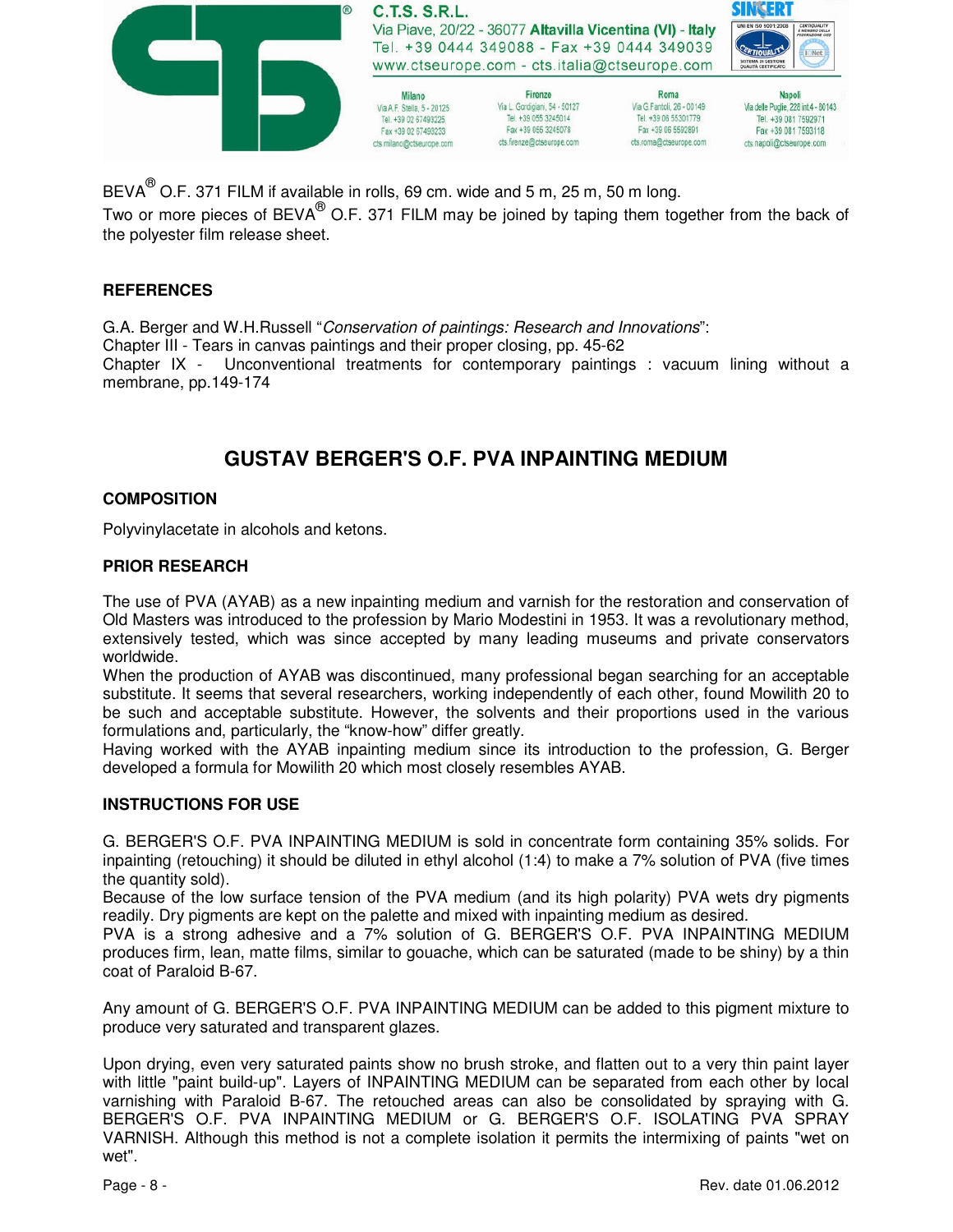

Small changes of the colour tone can al so be accomplished by glazes with varnish or watercolour which, in turn, can be "fixed" with G. BERGER'S O.F. ISOLATING PVA SPRAY VARNISH. Thus, G. BERGER'S O.F. PVA INPAINTING MEDIUM can give a wide range of surface effects, from totally matte to high gloss.

#### G. BERGER'S O.F. PVA INPAINTING MEDIUM stays permanently reversible in alcohol, aromatic petroleum solvents and/or water of low alkalinity.

G. BERGER'S O.F. PVA INPAINTING MEDIUM is removable in alcohol, while retouches made with Paraloid B-72 require the use of toluene for their removal. Toluene is a stronger solvent than alcohol. and is more harmful to oil paintings than alcohol. In addition, the viscosity of G. BERGER'S O.F. PVA INPAINTING MEDIUM is lower than that of Paraloid B-72 - the only other stable synthetic medium used in conservation.

On hot, muggy days (under conditions of high R.H.) the solvents of all PVA's attract water from the air. This raises the viscosity of the inpainting medium which then becomes sticky and does not "wet" the surface properly. The addition of a few drops of acetone will help solve this problem.

Only a small amount of medium should be used at any given time, and the unused portion should be discarded at the end of each inpainting session.

### **IMPORTANT NOTICE**

G. BERGER'S O.F. PVA INPAINTING MEDIUM is especially suited for the restoration of oil paintings, gouaches and tempera. This medium is not suited for most acrylic paintings which are usually soluble in alcohol.

**GUSTAV BERGER'S O.F. PVA INPAINTING MEDIUM** is available in 200 ml bottles.

### **REFERENCES**

G.A. Berger and W.H.Russell "Conservation of paintings: Research and Innovations": Chapter XI - Inpainting Using PVA Medium: Mario Modestini's pioneering research, pp.191-216

# **GUSTAV BERGER'S O.F. ISOLATING PVA SPRAY VARNISH**

### **COMPOSITION**

Polyvinylacetate in a mixture of polar organic solvents.

### **INSTRUCTIONS FOR USE**

Fine inpainting (retouching) requires a large amount of painstaking work. Multiple coatings, fine glazes, delicate and intricate design is often necessary to compensate for damages in order to successfully imitate the original surface texture and rhythm of the painting.

However, fine glazes are easily damaged when, in an attempt to bring out the colour saturation of an Old Master painting, varnish is applied by brush. With this in mind G. BERGER'S ISOLATING PVA SPRAY VARNISH was designed to serve as a fixative for such retouches, and to protect fresh retouches when the painting is varnished.

G. BERGER'S ISOLATING PVA SPRAY VARNISH is a carefully balanced formulation of vinyl resins and fast drying solvents. It can be applied to a recently varnished painting without causing "spotting" or "orange peel".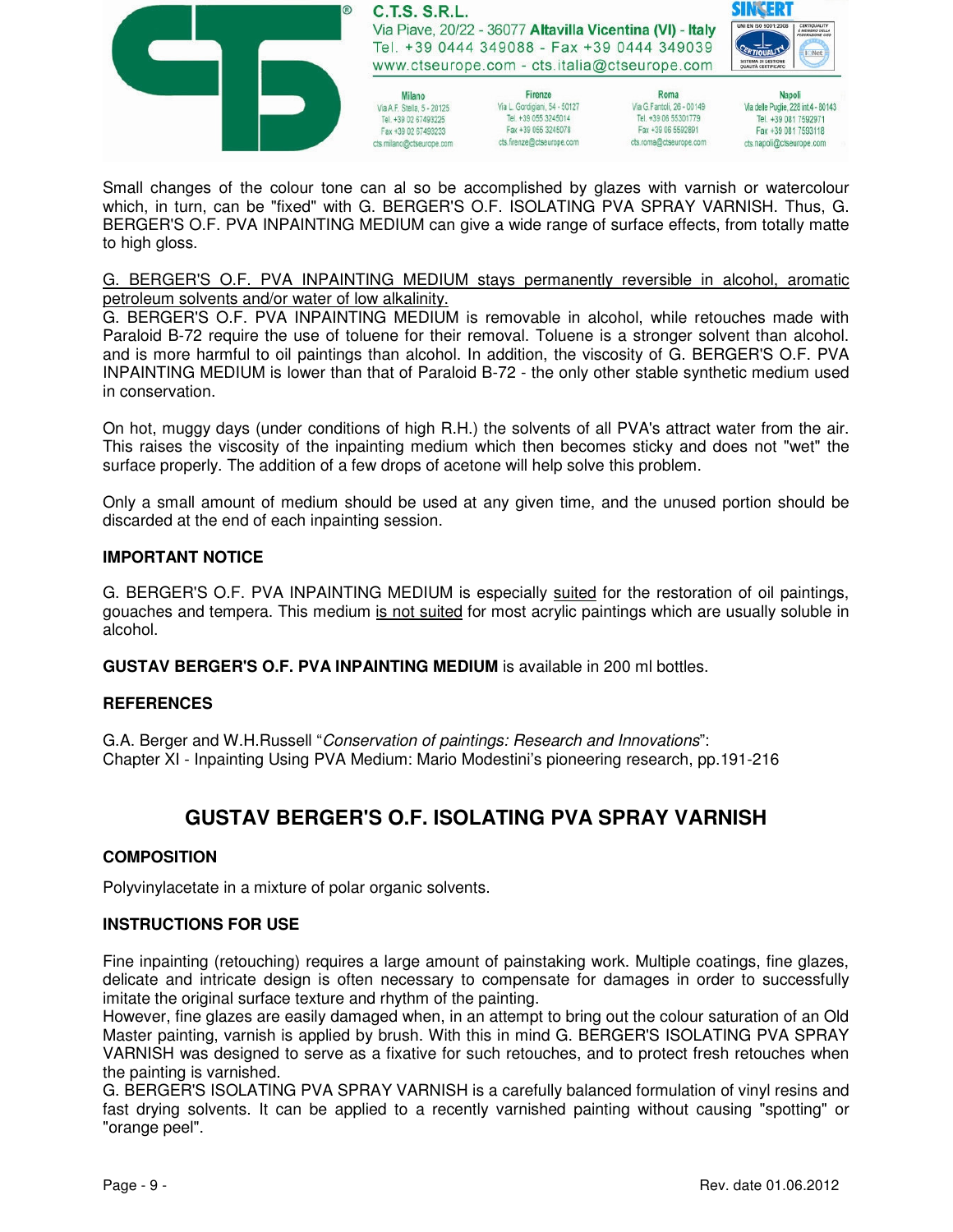

An application of G. BERGER'S ISOLATING PVA SPRAY VARNISH dries within 1-2 hours. Because a single layer of finishing varnish is often insufficient to achieve a uniform coat, the painting can be varnished again, as soon as the isolating spray has dried, using Beva O.F. Finishing Varnish, or any other varnish soluble in hydrocarbons.

Because its solvents are fast drying (alcohol, acetone, toluene, etc.) G. BERGER'S ISOLATING PVA SPRAY VARNISH can be applied to absorbent surfaces with minimal staining.

This means that many modern and contemporary paintings can be sprayed with it without causing a colour change. Following this isolation, additional coats of more low molecular varnishes, such as Paraloid B-67, can be applied.

Because its vinyl resins are colourless, stable, and clear, G. BERGER'S ISOLATING PVA SPRAY VARNISH can be used to 'isolate' acrylic paintings from any overpainting, or varnishing, which they might require for their protection.

Although the application of PVA on acrylics is irreversible, such an isolating coating might nevertheless prove useful as a protection for the surface of these paintings, since PV A's do not change or discolour.

#### **IMPORTANT NOTICE**

G. BERGER'S ISOLATING PVA SPRAY VARNISH is a carefully balanced mixture of vinyl resins and solvents formulated to produce an even, cohesive film when sprayed at 40 lb air pressure. For best results, it should be sprayed as supplied, without further dilution or additives.

**GUSTAV BERGER'S ISOLATING PVA SPRAY VARNISH** is available in 1 l bottles.

#### **REFERENCES**

E.R. de la Rie and C.W. McGlinchey, 'New Synthetic Resins for Picture Varnishes', Preprints of Contributions to the IIC Congress in Brussels (1990). pp.168 - 173

G.A. Berger and W.H.Russell "Conservation of paintings: Research and Innovations": Chapter XI - Inpainting Using PVA Medium: Mario Modestini's pioneering research, pp.191-216,

# **BEVA® O.F. FINISHING VARNISH**

#### **COMPOSITION**

Polycycloexhanone and ethylene vinyl acetate in hydrocarbon solvents.

### **INSTRUCTIONS FOR USE**

BEVA $^\circledR$  O.F. FINISHING VARNISH is a stable, colourless, reversible varnish, made from cyclohexanone resins dissolved in especially purified low-aromatic solvents.

BEVA $^\circledR$  O.F. FINISHING VARNISH was designed primarily for use in the conservation and inpainting of Old Masters. It was formulated to achieve:

\* Optimal wetting and penetration to enhance and bring out the colours.

- \* Lowest possible solvent action on the original paint film.
- \* Lowest possible solvent action on the materials used for inpainting.
- \* Maximum resin content for best covering power.
- \* Minimum yellowing with age.

BEVA $^{\circledR}$  O.F. FINISHING VARNISH dries into a film which has excellent flattening properties. If levelling of surface irregularities is required, BEVA $^\circledR$  O.F. FINISHING VARNISH can be "rubbed" by hand, when dry, just like mastic or dammar.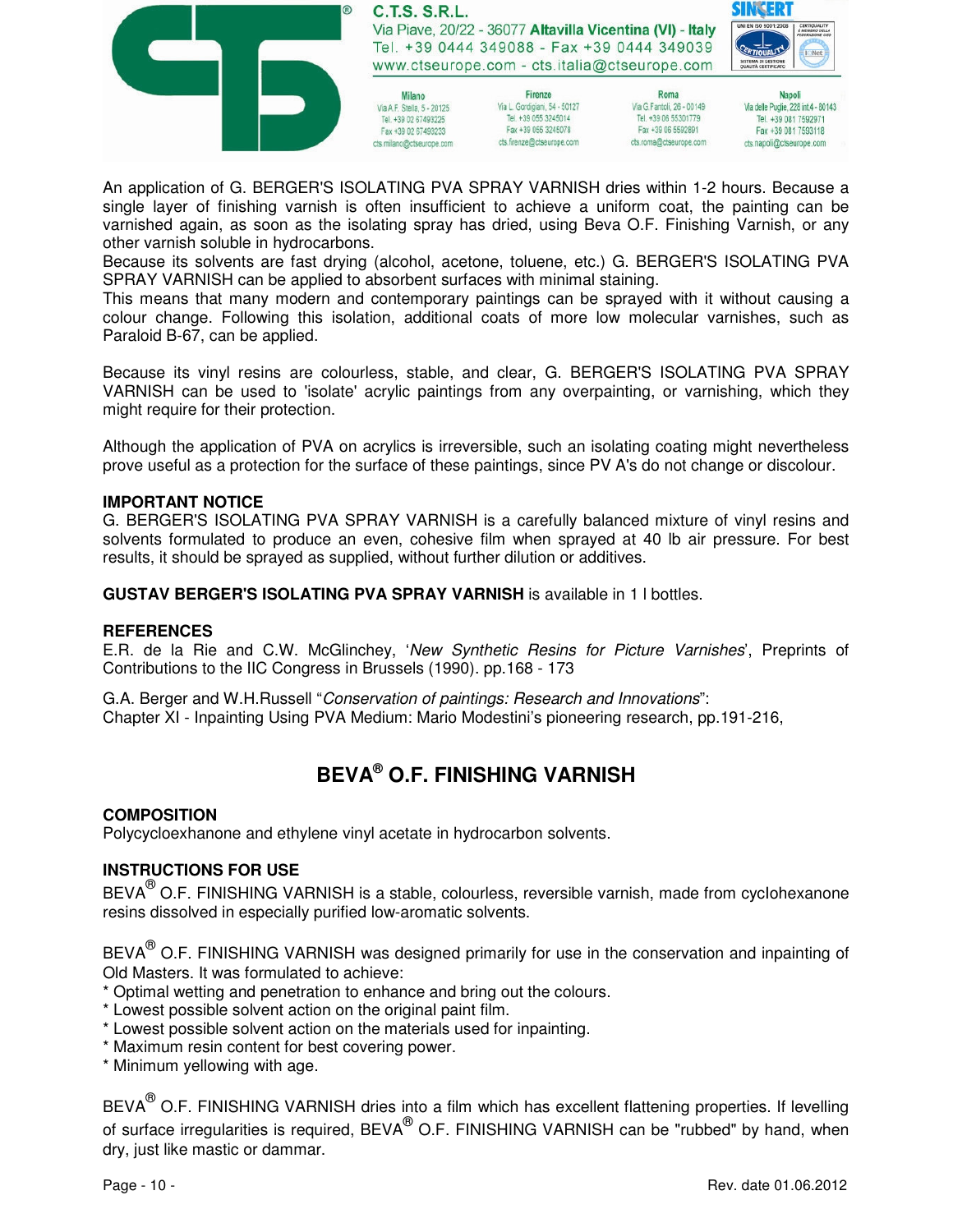

### **REVERSIBILITY**

BEVA ${}^{@}$  O.F. FINISHING VARNISH can be removed with purely aliphatic solvents during the first few weeks following application with a minimal effect on the inpainting, be it old or recent. Thereafter, the varnish remains easily soluble in naphta or low-aromatic solvents for 20-30 years of normal exposure to life.

**BEVA® O.F. FINISHING V ARNISH** is available in l litre cans.

### **REFERENCES**

G.A. Berger and W.H.Russell "Conservation of paintings: Research and Innovations": Chapter XI - Inpainting Using PVA Medium: Mario Modestini's pioneering research, pp.191-216.

# **BEVA® O.F. D-8-S**

### **COMPOSITION**

Ethylene vinyl acetate, polyvinylacetate and polyvinylalcohols in aqueous dispersion.

BEVA $^{\circledR}$  O.F. D-8-SPECIAL - With Prof. Berger's permission materials available in Europe were substituted for the American materials.

### **INSTRUCTIONS FOR USE**

### 1. Description

BEVA<sup>®</sup> O.F. D-8-S is an aqueous, non-ionic dispersion which consists mainly of an ethylene vinyl acetate emulsified by a volatile material which evaporates during drying, without leaving a residue.

Application in dispersion permits the use of resins of still higher viscosity and greater flexibility than G. BERGER'S ORIGINAL FORMULA $^{\circledR}$  371. However, BEVA $^{\circledR}$ O.F. D-8-S requires more aromatic mixtures for removal than G. BERGER'S ORIGINAL FORMULA $^\circledR$  371. An emulsion, it is sensitive to freezing, and should be stored with this in mind.

BEVA<sup>®</sup> O.F. D-8-S contains 55% of solid resins, and therefore solidifies rapidly when applied to porous materials.

## 2. Aging and reversibility

BEVA<sup>®</sup> O.F. D-8-S dries to a clear, colourless film which is not soluble in water. It was tested extensively and found to be removable in toluene and xylene. After prolonged accelerated aging its solubility increases, and BEVA® O.F. D-8-S becomes soluble also in alcohol, indicating that during aging the breakage of crosslinks exceeds their formation. Mixtures of toluene, alcohol, and mineral spirits will remove BEVA $^{(8)}$  O.F. D-8-S from porous materials without leaving a residue.

# 3. <u>Strip-lining with BEVA<sup>®</sup> O.F. D-8-S</u>

The adhesive strength and flexibility of BEVA $^\circledR$  O.F. D-8-S makes it useful for strip-lining.

Apply a heavy coat of BEVA $^\circledR$  O.F. D-8-S, approx. 1.2 cm-wide to both fabrics about to be joined.

If the painting is very sensitive to water, G. BERGER'S ORIGINAL FORMULA $^\circledR$  371 should be applied to the edge of the painting instead of BEVA $^\circledR$  O.F. D-8-S.

After a short drying period (about 15 minutes) when BEVA $^{\circledR}$  O.F. D-8-S becomes transparent but is still tacky and slightly milky, the strip-lining is glued to the edges of the painting using an iron set to l80-200°F (82-90°C).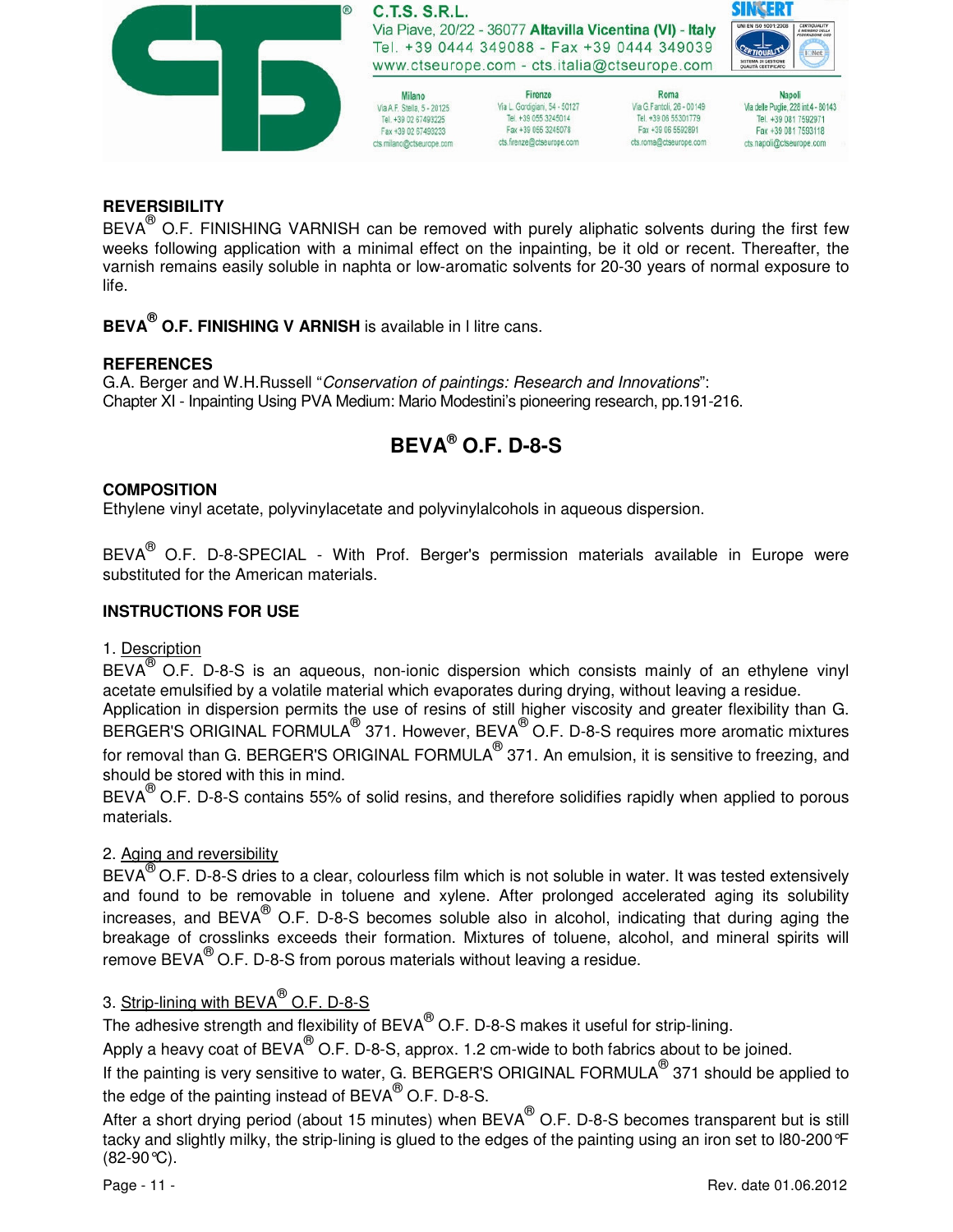

# 4. Using BEVA<sup>®</sup> O.F. D-8-S in lining of certain paintings

For safety reasons, no aqueous adhesive should ever be applied directly to the reverse of any canvas painting. This includes  $BEVA^{\textcircled{\tiny{\textcirc}}}$  O.F. D-8-S.

In exceptional cases, the back of the painting may be isolated with PVA solution, Paraloid B-72, or G. BERGER'S ORIGINAL FORMULA $^{\circledR}$  371 then coated with BEVA $^{\circledR}$  O.F. D-8-S.

BEVA $^{(0)}$  O.F. D-8-S can be substituted for Plextol B-500 (Primal AC-33) in cold linings, using the method described by V. Mehra.

The formula of BEVA $^\circledR$  O.F. D-8-S can be modified to produce a water-reversible adhesive for facing and lining of mural paintings.

# 5. <u>Using BEVA<sup>®</sup> O.F. D-8-S for textiles and heat-sealing</u>

BEVA $^{(8)}$  O.F. D-8-S is useful for hand ironing and textiles. Its high viscosity gives it strong tack, and prevents the adhesive from penetrating into the art objects to which it adheres.

In heat-sealing, BEVA<sup>®</sup> O.F. D-8-S does not have the strong, instant grip of G. BERGER'S ORIGINAL FORMULA $^{\circledR}$  371 nor does it adhere to as many materials. These qualities, however, can be achieved by adding a thin coat of diluted G. BERGER'S ORIGINAL FORMULA $^\circledR$  371 in toluene (1:4) to the sandwich layer prepared with BEVA $^{\circledR}$  O.F. D-8-S, or by coating the back of the painting or textile with G. BERGER'S ORIGINAL FORMULA $^\circledR$  371. Such 'priming' with G. BERGER'S ORIGINAL FORMULA $^\circledR$  371 is best applied only 30-60 minutes before ironing.

G. BERGER'S ORIGINAL FORMULA<sup>®</sup> 371 may be applied to the back of the painting, or textile, by spraying.

Alternating layers of  $BEVA^{\circledR}$  O.F. D-8-S and G. BERGER'S ORIGINAL FORMULA $^{\circledR}$  371 produce laminates which combine the best qualities of both adhesives: the high viscosity and flexibility of BEVA $^{\circledR}$ O.F. D-8-S and the strong tack and easy reversibility of G. BERGER'S ORIGINAL FORMULA $^\circledR$  371.

## 6. Helpful hints

It is advisable to prepare sandwich layers with BEVA $^{\circledR}$  O.F. D- 8-S in large sizes, as the last operation of the day. By doing so, the conservator does not clutter up working space, and avoids exposure of the sticky surface to dust which may be raised by other activities in the studio. Dry Beva-coated sandwich layers can be stored indefinitely, always ready for use.

**BEVA® O.F. D-8-S** is available in 1 litre and 5 litre bottles.

# **REFERENCES**

G.A. Berger and W.H.Russell "Conservation of paintings: Research and Innovations": Chapter XII – Special projects, pp. 217-243

# **BEVA® O.F. GEL**

## **COMPOSITION**

Ethylene vinyl acetate and acrylic resins in aqueous dispersion.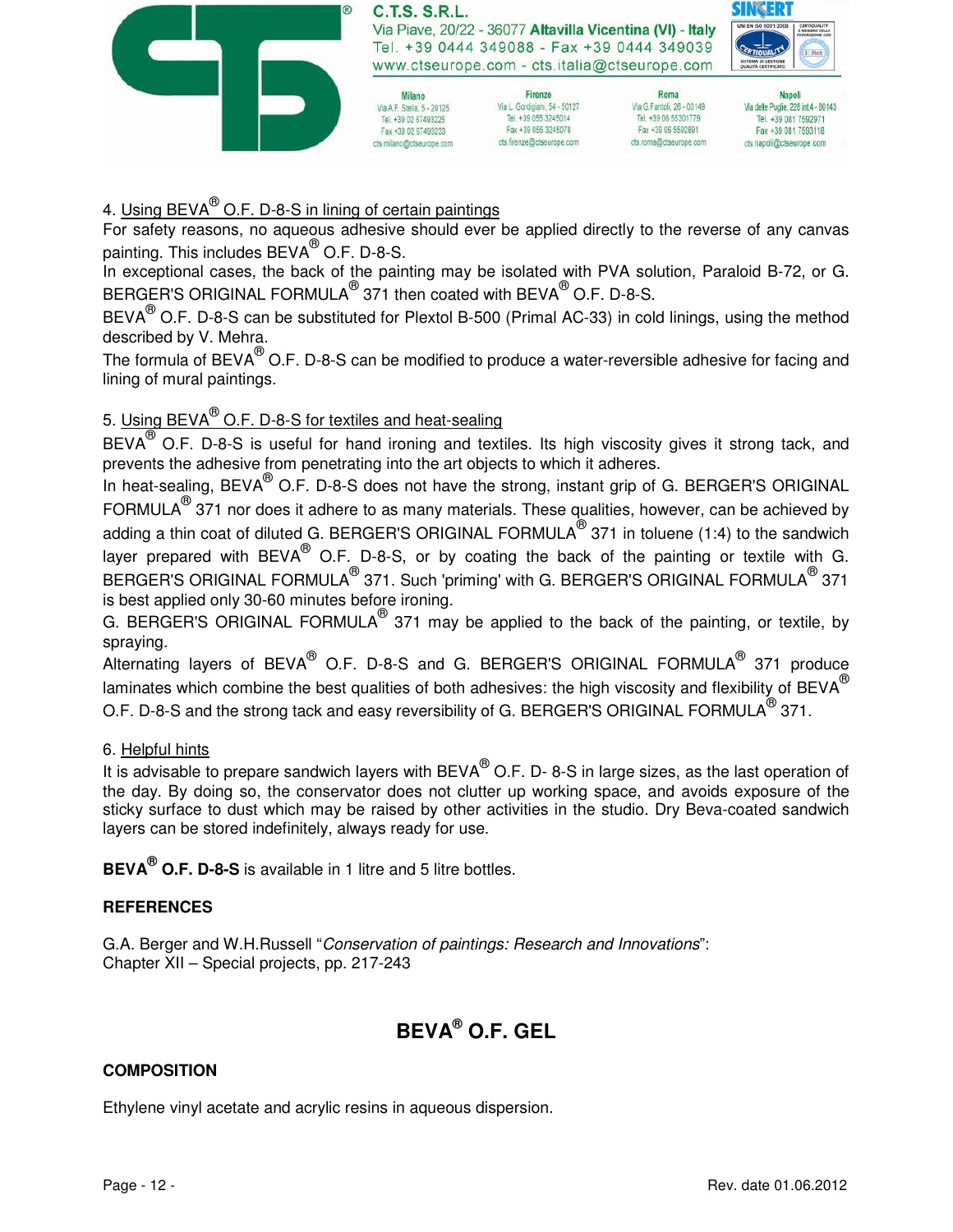

### **INSTRUCTIONS FOR USE**

BEVA $^{\circledR}$  O.F. GEL is a newly developed aqueous dispersion of ethylene vinyl acetate and acrylic resins. In its pure form or diluted with water BEVA $^\circledR$  O.F. GEL is an excellent water- based adhesive dispersion, easy to apply, with good slip and adhesion to a very wide range of surfaces.

When partially dried, it becomes a stiff gel. In this form, BEVA $^\circledR$  O.F. GEL turns into a strong contact adhesive with excellent adhesion to canvas, polyester and Beva-coated surfaces.

When fully dried,  $BEVA^{\circledast}$  O.F. GEL turns into a heat-seal adhesive, with the same low-activation temperature as G. BERGER'S ORIGINAL FORMULA $^\circledR$ 371 (60-65℃, 150-160℉).

BEVA $^\circledR$  O.F. GEL, G. BERGER'S ORIGINAL FORMULA $^\circledR$  371 and BEVA $^\circledR$  O.F.D-8-S adhere to each other in every form of application.

The following procedure is recommended when using BEVA $^\circledR$  O.F. GEL as a contact adhesive:

- 1. Prepare the surfaces about to be adhered to make them as smooth and clean as possible.
- 2. Prime the reverse of the painting to be adhered with an isolating coat of G. BERGER'S ORIGINAL FORMULA<sup>®</sup> 371 about 2-3 hours prior to application of BEVA<sup>®</sup> O.F. GEL.
- 3. Mark the outline of the painting on the new support (make register marks).
- 4. Coat the new support with a heavy layer of  $BEVA^{\circledast}$  O.F. GEL and let it dry until tacky (30-60 minutes) depending on the temperature and R.H.
- 5. Place painting between the register marks and apply light pressure over all of its surface using tampons, soft rollers, vacuum or other means as the case may require.
- 6. Let the laminate dry for at least 48 hours in a horizontal position.

### **REVERSIBILITY**

BEVA $^\circledR$  O.F. GEL can be reversed with water, toluene, xylene, iso-propyl alcohol or ethanol. This fact facilitates clean- up and corrections.

Spraying with any or alI of the above solvents reverts the dried adhesive back to the gel form and makes it reusable as a contact adhesive.

BEVA $^\circledR$  O.F. GEL contains high-molecular-weight polymers which give it the desired tackiness and the retention of solvents necessary for an effective contact adhesive. For these reasons, it dissolves only slowly. Aging tests have shown that due to cross-linking and chain-breaking, BEVA $^\circledR$  O.F. GEL becomes less soluble in toluene and more soluble in isopropyl alcohol after prolonged aging under UV radiation.

If the effect of any of the solvents (water, toluene, xylene, isopropyl alcohol or ethanol) needed to reverse the BEVA $^{\circledR}$ O.F. GEL lining is undesirable, or the time required is objectionable, the solution is to coat the surfaces to be joined with a layer of G. BERGER'S ORIGINAL FORMULA $^\circledR$  371 first. This makes it possible to remove the lining using heat or benzene or the THINNER 372, if and when necessary.

### **IMPORTANT NOTICE**